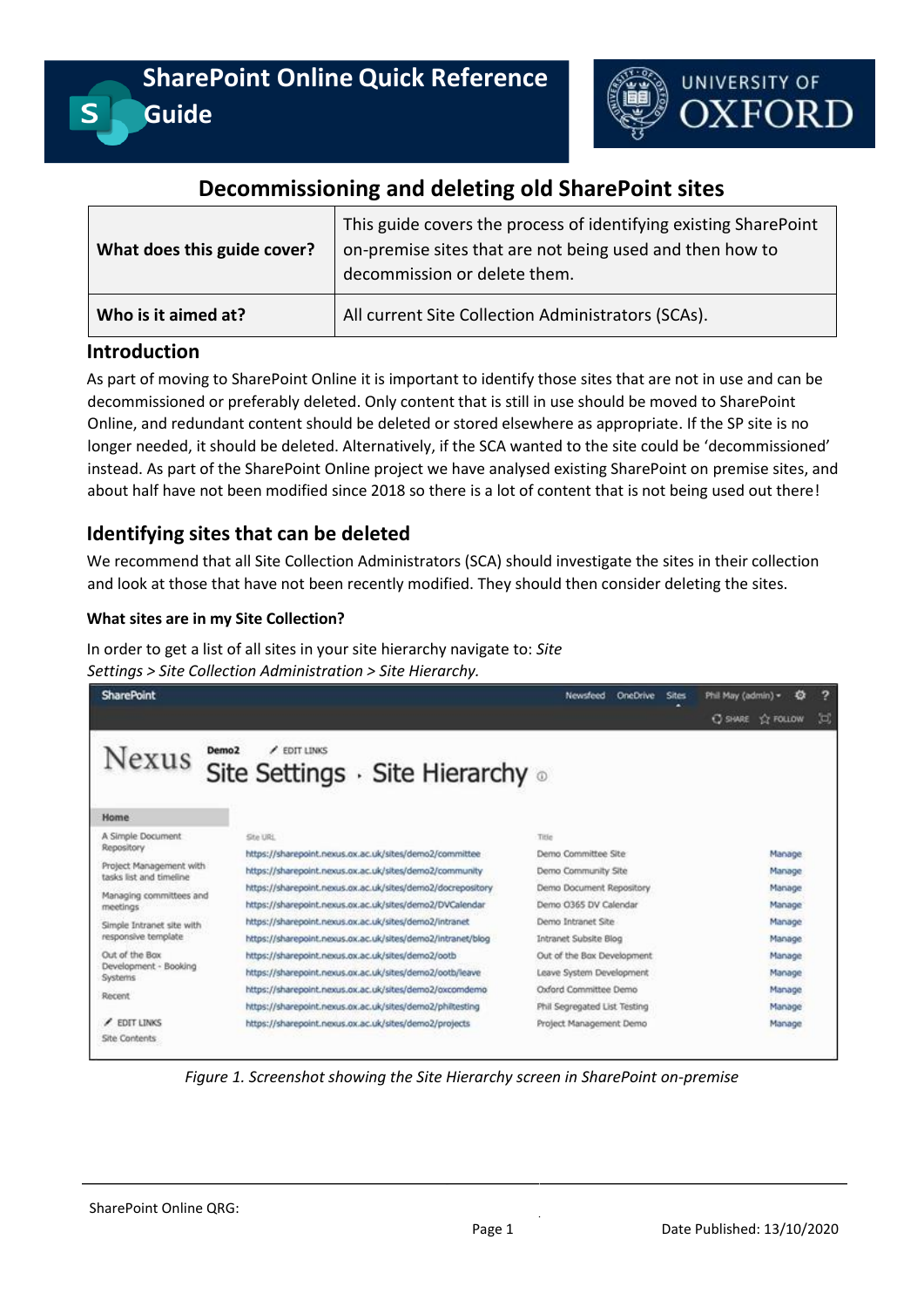## Developing a strategy for moving to SharePoint Online You can also find a list of sub-sites at the bottom of your "Site Contents" page:

| <b>Subsites</b>                      |                        |  |  |
|--------------------------------------|------------------------|--|--|
| (+) new subsite                      |                        |  |  |
| Demo Committee Site<br>33            | Modified 2 years ago   |  |  |
| Demo Community Site                  | Modified 2 years ago   |  |  |
| 33<br>Demo Document Repository       | Modified 22 hours ago  |  |  |
| 30.<br>Demo Intranet Site            | Modified 2 years ago   |  |  |
| S3<br>Demo O365 DV Calendar          | Modified 2 years ago   |  |  |
| 39<br>Out of the Box Development     | Modified 8 months ago  |  |  |
| 39<br>Oxford Committee Demo          | Modified 15 months ago |  |  |
| SÞ<br>Phil Segregated List Testing   | Modified 15 months ago |  |  |
| <b>SD</b><br>Project Management Demo | Modified 2 years ago   |  |  |

*Figure 2. Screenshot showing the Subsites screen in SharePoint on-premise* 

#### **When were my sites were last modified?**

You can generate reports from SharePoint to investigate, amongst other things, when your sites were last accessed. This will help you decide whether a site can be decommissioned.

The reports can be accessed from:

*Site Settings > Site Collection Administration > Audit Log Reports.*

There are multiple reports available but those in the first section 'Content Activity' will provide data on access. There are several reports in this section but the first two, 'Content Viewing' and 'Content Modifications' should be most useful in assessing recent use of your sites.

|                                                    | View Auditing Reports 。                                                                                                      |
|----------------------------------------------------|------------------------------------------------------------------------------------------------------------------------------|
| Home                                               |                                                                                                                              |
| A Simple Document<br>Repository                    | <b>B</b> Content Activity Reports<br>Content viewing<br>n                                                                    |
| Project Management with<br>tasks list and timeline | This report shows all events where a user viewed content in this site.                                                       |
| Managing committees and<br>meetings                | Content modifications<br>٥<br>This report shows all events that modified content in this site.                               |
| Simple Intranet site with<br>responsive template   | Deletion<br>٥                                                                                                                |
| Out of the Box<br>Development - Booking            | This report shows all events that caused content in this site to be deleted or restored from the Recycle Bin.                |
| Systems<br>Recent                                  | Content type and list modifications<br>۰<br>This report shows all events that modified content types and lists in this site. |
| <b>/ EDIT LINKS</b>                                |                                                                                                                              |
| Site Contents                                      | <b>Information Management Policy Reports</b>                                                                                 |
|                                                    | Policy modifications<br>۰                                                                                                    |
|                                                    | This report shows all events related to the creation and use of information management policies on content in this site      |
|                                                    | ۵l<br>Expiration and Disposition                                                                                             |
|                                                    | This report shows all events related to the expiration and disposition of content in this site.                              |
|                                                    | Security And Site Settings Reports                                                                                           |
|                                                    | Auditing settings<br>۰                                                                                                       |
|                                                    | This report shows all events that change the auditing settings of Microsoft SharePoint Foundation.                           |
|                                                    | Security settings<br>ø۱                                                                                                      |
|                                                    | This report shows all events that change the security configuration of Microsoft SharePoint Foundation.                      |
|                                                    | <b>Custom Reports</b>                                                                                                        |
|                                                    | Run a custom report.                                                                                                         |
|                                                    | Manually specify the filters for your Audit Report.                                                                          |

*Figure 3. Screenshot showing the list of Auditing Reports available in SharePoint on-premise* 

SharePoint Online QRG: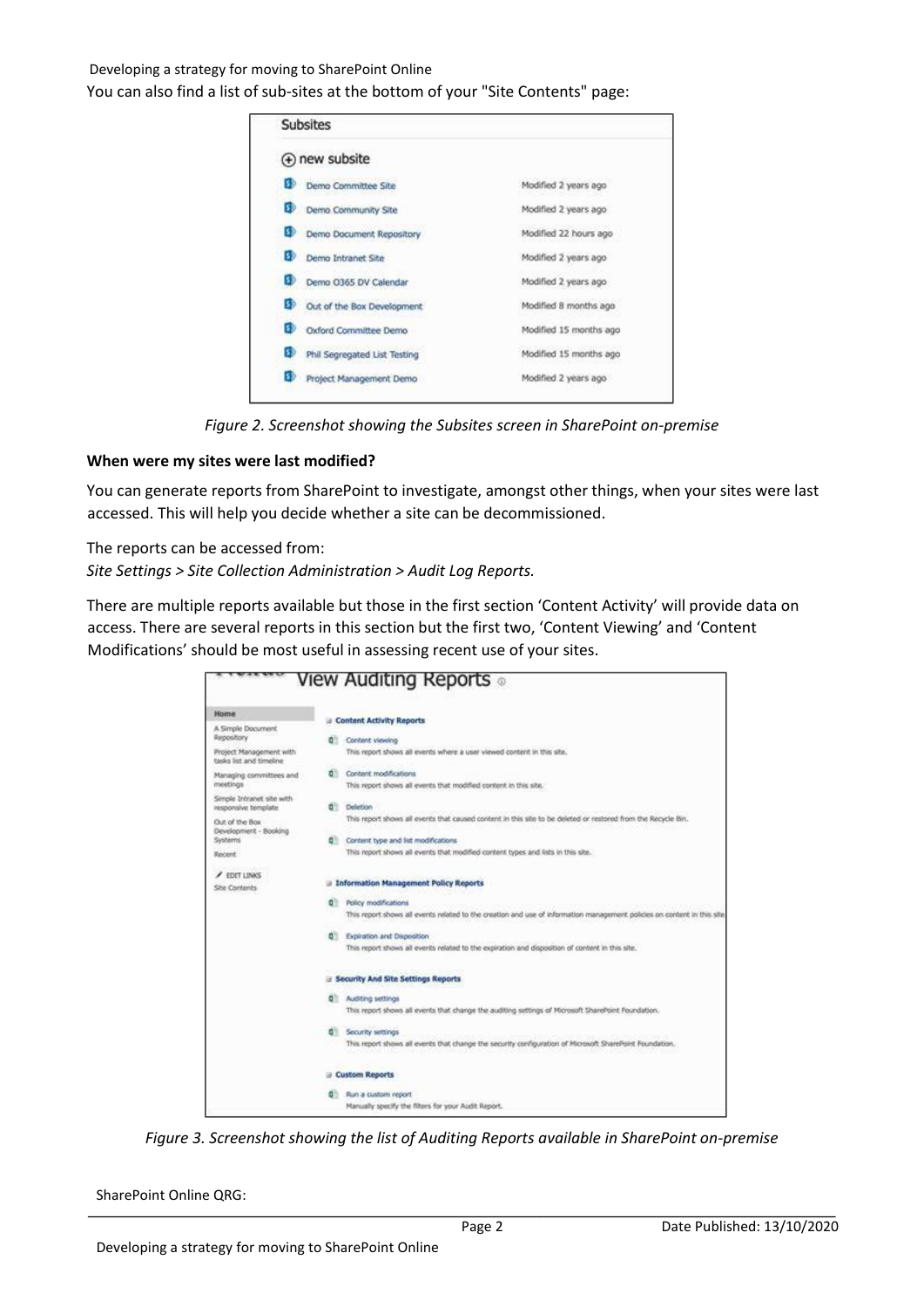The 'Content Viewing' will show you all your sites and how many times those sites / workspaces have been accessed / clicked on / visited etc. An example of this report can be seen below.

| A1             | <b>Example 15</b> Site Id                                                   |                |                    |   |  |
|----------------|-----------------------------------------------------------------------------|----------------|--------------------|---|--|
|                | A                                                                           | в              | c                  | D |  |
| Ð              | Site Id                                                                     | (All)<br>۰     |                    |   |  |
| $\overline{2}$ |                                                                             |                |                    |   |  |
| 3              | <b>Count of Occurred</b>                                                    | Event <b>D</b> |                    |   |  |
| 4              | <b>Document Location</b>                                                    | Vlow           | <b>Grand Total</b> |   |  |
| 5              | sites/demo2/SitePages                                                       | 877            | 877                |   |  |
| 6              | sites/demo2/SitePages/Home.aspx                                             | 868            | 868                |   |  |
| 7              | sites/demo2/philtesting/SitePages                                           | 737            | 737                |   |  |
| 8              | sites/demo2/philtesting/SitePages/Home.aspx                                 | 525            | 525                |   |  |
| 9              | sites/demo2/committee/SitePages                                             | 552            | 552                |   |  |
| 10             | sites/demo2/committee/SitePages/Home.aspx                                   | 536            | 536                |   |  |
| п              | sites/demo2/ootb/SitePages                                                  | 557            | 557                |   |  |
| 12             | sites/demo2/ootb/SitePages/Home.aspx                                        | 540            | 540                |   |  |
| 13             | sites/demo2/community/SitePages                                             | 652            | 652                |   |  |
| 14             | sites/demo2/community/SitePages/Community Home.aspx                         | 529            | 529                |   |  |
| 15             | sites/demo2/_catalogs/masterpage/Editing Menu                               | 101            | 101                |   |  |
| 16             | sites/demo2/projects/SitePages                                              | 547            | 547                |   |  |
| 17             | sites/demo2/projects/SitePages/Home.aspx                                    | 538            | 538                |   |  |
| 18             | sites/demo2/_catalogs/masterpage/Editing Menu/CustomSiteAction.xml          | 101            | 101                |   |  |
| 19             | sites/demo2/docrepository/Documents/Forms                                   | 19             | 19                 |   |  |
| 20             | sites/demo2/docrepository/Documents/Forms/Alltems.aspx                      | 18             | 18                 |   |  |
| 21             | sites/demo2/community/SitePages/Forms                                       | 43             | 43                 |   |  |
| 22             | sites/demo2/community/SitePages/Forms/ByAuthor.aspx                         | 10             | 10                 |   |  |
| 23             | sites/demo2/ootb/leave/SitePages                                            | 44             | 44                 |   |  |
| 24             | sites/demo2/ootb/leave/SitePages/How To Use This Library.aspx               | 19             | 19                 |   |  |
| 25             | sites/demo2/TestDocLib2/Forms                                               | 9              | 9                  |   |  |
| 26             | sites/demo2/TestDocLib2/Forms/Allitems.aspx                                 | 9              | 9                  |   |  |
| 27             | sites/demo2/oxcomdemo/Lists/Announcements                                   | 9              | 9                  |   |  |
| 28             | sites/demo2/oxcomdemo/Lists/Announcements/Alltems.aspx                      | 9              | 9                  |   |  |
| 29             | sites/demo2/community/SitePages/About.aspx                                  | 62             | 62                 |   |  |
| 30             | sites/demo2/philtesting/Lists/RachelLazenbyFormTesting                      | 206            | 206                |   |  |
| 31             | sites/demo2/phitesting/Lists/RachelLazenbyFormTesting/College feedback.aspx | 10             | 10                 |   |  |
| 32             | sites/demo2/ootb/Lists/Slot Bookings Reference List                         | 18             | 18                 |   |  |
| 33             | sites/demo2/ootb/Lists/Slot Bookings Reference List/quick edits.aspx        | g              | 9                  |   |  |
| 34             | sites/demo2/committee/PublishingImages                                      | 42             | 42                 |   |  |
| 35             | sites/demo2/committee/PublishingImages/changelogicon.png                    | 7              | 7                  |   |  |
| 36             | sites/demo2/committee/PublishingImages/teamcalendaricon.png                 | 7              | $\overline{7}$     |   |  |

*Figure 4. Screenshot showing example of the Content Viewing report in SharePoint on-premise* 

The 'Content Modifications' report goes into more granular detail. This time showing date / time last accessed and what type of access it was (editing, viewing etc.)

| <b>Side List</b> | https://sharepoint.nexus.ox.ac.uk/alles/demo2                                              |                    |                        |                                                                                                                                               |                                        |  |
|------------------|--------------------------------------------------------------------------------------------|--------------------|------------------------|-----------------------------------------------------------------------------------------------------------------------------------------------|----------------------------------------|--|
| в                | <b>Di Hans Isl</b>                                                                         | <b>C Bent Type</b> | <b>Call Union Sale</b> | <b>D</b> Document Location                                                                                                                    | <b>Q</b> Occurred (GMT) <b>Q</b> Event |  |
|                  | (e4103edb-d351-4944-5adc-a30c0e1dc7aa) (81c5111a-f121-4516-b7e2-1d7bab112200) List         |                    |                        | ad-calcum sp13-crawl <109.w/a sites/demo2/SitePages                                                                                           | 2020-06-10T02-56:38 View               |  |
| ø.               | (e4103edb-d351-4944-5adc-a30c0e1dc7aa) (5ce14d25-9b04-47d1-9ea6-4de9c21d5508) Document     |                    |                        | ad-calculo-sp13-crawl <t-0#.wja demo2="" home.a<="" sitepages="" sites="" td=""><td>2020-06-10T02-56:38 View</td><td></td></t-0#.wja>         | 2020-06-10T02-56:38 View               |  |
|                  | (e4103edb-d351-4944-8adc-a30cDe1dc7aa) {81c5111a-f121-4518-b7e2-1d7bab112200} Llat         |                    |                        | ad-oaklayc-sp13-crawl <i:0#.wia demo2="" sitepages<="" sites="" td=""><td>2020-06-10T02-56:40 View</td><td></td></i:0#.wia>                   | 2020-06-10T02-56:40 View               |  |
| ×                | (e4103edb-d351-4944-8adc-a30cDe1-bc7aa) (Bce14d25-9b04-47d1-9ead-4de9c21d5508) Document    |                    |                        | ad-oaklayc-sp13-crawl <t0#.wjs demo2="" home.a<="" sitepages="" sites="" td=""><td>2020-06-10T02-56:40 View</td><td></td></t0#.wjs>           | 2020-06-10T02-56:40 View               |  |
| ٠                | (e4f03edbd3514944-8adc-a30c0e1dc7aa) {1a2273bb-94a5-4a0c-af96-ee06511e3cbd) List           |                    |                        | ad-calcavo-sp13-crawl <008.wia sites/demo2/philtesting/SitePag                                                                                | 2020-06-10T02:57:26 View               |  |
| o                | (e4f03edb-d351-4944-5adc-a30cDe1dc7aa) @aa641d6-23ef-4223-5c3a-0c5c1de9b0dd) Document      |                    |                        | ad-calculo sp13-crawl <108 w/a stes/demo2/philisating/SitePag-                                                                                | 2020-06-10T02:57:26 Vww                |  |
| 10               | (e4103edb-d351-4044-5adc-a30c0e1dc7aa) @2872876-798a-44b0-b1e9-8295s5bdaaba List           |                    |                        | ad-galdavo-sp13-crawl <td#.wja committee="" demo2="" sitepag-<="" sites="" td=""><td>2020-06-10T02-57:26 View</td><td></td></td#.wja>         | 2020-06-10T02-57:26 View               |  |
|                  | (e4f03edb-d351-4944-5adc-a30cDe1dc7aa) (ea0768ff-cbc7-469d-82ba-8fa2ced5193a) Document     |                    |                        | ad-oaklavis-ag13-crawl- <l0#.w(a aites="" committee="" demo2="" sitepag-<="" td=""><td>2020-06-10T02-57-26 View</td><td></td></l0#.w(a>       | 2020-06-10T02-57-26 View               |  |
|                  | 22 (e4103edb-d351-4944-5adc-a30c0e1dc7as) (7ba31217-d3d6-4493-5de7-1fee0730674f) Ltd       |                    |                        | ad-calcavo-sp13-crawl <10#.wis sites/demo2/ootb/SitePages                                                                                     | 2020-06-10T02-57-26 View               |  |
|                  | (e4103edb-d351-4944-5adc-a30c0e1dc7aa) : (9a6c2078-c097-46b7-b462-5abd9724c93d) Document   |                    |                        | ad-calcavo-sp13-crawl <l08.w a="" demo2="" ho<="" ootb="" sitepages="" stes="" td=""><td>2020-06-10T02-57-26 View</td><td></td></l08.w>       | 2020-06-10T02-57-26 View               |  |
|                  | { (e4f03edb-d351-4944-5adc-a30cDe1dc7as) (5c050cd6-b207-41c5-82cb-e5ad85f80ab9) Lat        |                    |                        | ad-gakleyc-sp13-crawl <t community="" d#.wia="" demo2="" sitepag<="" sites="" td=""><td>2020-06-10T02-57-27 Vww</td><td></td></t>             | 2020-06-10T02-57-27 Vww                |  |
|                  | (e4f03edb-d351-4944-8adc-a30cDe1dc7as) (c1b08ec5-6a22-4e5d-82b1-babab87dec17) Document     |                    |                        | ad-califavo-sp13-crawl <t0#,wja community="" demo2="" sitepag<="" sites="" td=""><td>2020-06-10T02-57-27 View</td><td></td></t0#,wja>         | 2020-06-10T02-57-27 View               |  |
|                  | E (e4103edb-d351-4944-8adc-a30c0e1dc7aa) (1a2273bb-94a5-4a0c-af96-ee0b511e3cbd) List       |                    |                        | ad-oakleyc-sp13-crawl <t0#.wia demo2="" philtesting="" sitepag<="" sites="" td=""><td>2020-06-10T02-57-27 View</td><td></td></t0#.wia>        | 2020-06-10T02-57-27 View               |  |
|                  | (e4103edb-d351-4944-8adc-a30c0a1dc7aa) @aa641d6-23af-4223-8c3a-0c5c1de9h0dd) Document      |                    |                        | ad-oaktevo-ap13-crawl-tidd, wix sites/demo2/phitesting/SitePag-                                                                               | 2020-06-10T02-57-27 View               |  |
|                  | E. 04803edb-d351-4044-5adc-a30c0e1dc7aa) (0239e5lc-6251-493c-958e-8216essed24a) Ltd        |                    |                        | AD-OAK avc-sp13-supersied shealdered/ catalogalmesters</td <td>2020-06-10T02:57:27 Vww</td> <td></td>                                         | 2020-06-10T02:57:27 Vww                |  |
|                  | (e4103edb-d351-4944-5adc-a30c0e1dc7aa) (4bc087e2-c3d2-4ce9-9264-6a9009864bc9) List         |                    |                        | ad-califavo-sp13-crawl <10#.wja.sites/demo2/projects/SitePages                                                                                | 2020-06-10T02-57-27 Vww                |  |
|                  | 02 (e4103eds-d351-4944-5adc-a30c0s1dc7aa) (416b840a-0522-4e3f-b713-47125N6d396) Document   |                    |                        | ad-calibroid 13-crawl <10#.w/a sites/demo2/projects/SitePages.                                                                                | 2020-06-10T02 57:27 View               |  |
|                  | (e4103ed)=d351-4944-5adc-a30c0e1dc7aa) (cc278c83-995f-4d4f-9d66-8d5592d7903) Document      |                    |                        | AD-OAK ave ap 13-superesal  sites/demo2/_catalogs/masterpi                                                                                    | 2020-06-10T02:57:27 View               |  |
|                  | 23 (e4f03edb-d351-4944-5adc-a30c0e1dc7aa) @2872876-798a-44b0-b1e9-8298e5bdaaba List        |                    |                        | ad-galčavo-sp13-crawl <t 38.wts="" committee="" demo2="" sitepag-<="" sites="" td=""><td>2020-06-10T02:57:28 View</td><td></td></t>           | 2020-06-10T02:57:28 View               |  |
| 23               | (e4f03edb-d351-4944-8adc-a30c0e1dc7aa) {sa0768fl-cbc7-469d-82ba-8fa2ced5193a} Document     |                    |                        | ad-calclavic-sp13-crawl <t:0# committee="" demo2="" sitepag-<="" sites="" td="" wis=""><td>2020-06-10T02-57-28 View</td><td></td></t:0#>      | 2020-06-10T02-57-28 View               |  |
| 24               | (e4103edb-d351-4944-8adc-a30c0e1dc7aa) (4bc087e2-c3d2-4ce9-0264-6a9009864bc9) Ltd          |                    |                        | ad-calcavc-sp13-crawl <10#.wia sites/demo2/projects/SitePages                                                                                 | 2020-06-10T02-57-29 View               |  |
| 25               | (e4103edb-d351-4944-8adc-a30cDe1dc7aa) [418b840a-0522-4s3f-b713-47128N8d396] Document      |                    |                        | ad-oakleyc-sp13-crawl- <ld#.wla_sites <="" demo2="" projects="" sitepages="" td=""><td>2020-06-10T02-57-29 View</td><td></td></ld#.wla_sites> | 2020-06-10T02-57-29 View               |  |
| 24               | (e4103adb-d351-4944-5adc-a30o0e1dc7aa) (5o650od6-b207-41c5-82ob-e5ad85f80ab9) (List        |                    |                        | ad-oaklavc-sp13-crawl-ti08.wja.sites/demo2/community/SitePag                                                                                  | 2020-06-10T02-57:30 Vww                |  |
|                  | RE (e4f03edb-d351-4944-8adc-a30c0e1dc7aa) {c1b08ec5-6a22-4e5d-82b1-babab87dac17}Document   |                    |                        | ad-calciavo-sp13-crawl <t0#.wja community="" demo2="" sitepag<="" sites="" td=""><td>2020-06-10T02:57:30 Vww</td><td></td></t0#.wja>          | 2020-06-10T02:57:30 Vww                |  |
|                  | (e453adb-d351-4944-5adc-a30c0e1dc7aa) (7ba31217-d3d6-4493-6de7-1fae0730b74f) List          |                    |                        | ad-calciero-sp13-crawl <10#.wia_sites/demo2/cotts/SitePages                                                                                   | 2020-06-10T02-57:30 View               |  |
|                  | SE 0e4303edb-d351-4944-8adc-a30c0s1dc7aal-f9a6c2078-c097-46b7-b462-5abd9724c93dfi Document |                    |                        | ad-calcuyc-sp13-crawl <10#.wis shee/demo2/oofb/ShePages/Ho                                                                                    | 2020-06-10T02-57:30 View               |  |

*Figure 5. Screenshot showing an example of the Content Modifications report in SharePoint on-premise*

SharePoint Online QRG: